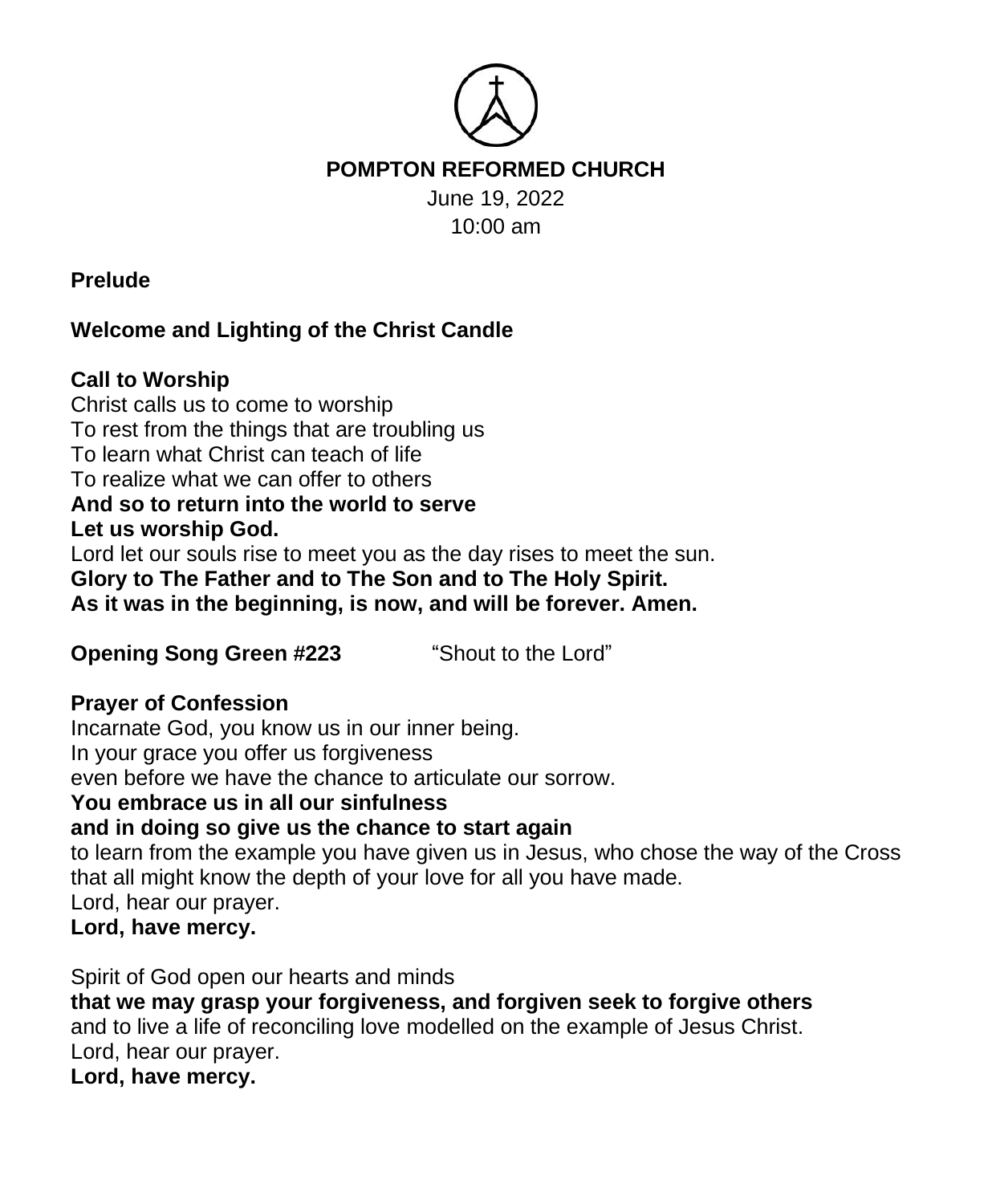### **Words of Assurance**

Because we are not worthy to enter God's dwelling, God came to dwell with us through the body and being of God's Son, Jesus Christ. Christ came to be with us, amongst us, and for us. Hear the good news of the Gospel: in Jesus Christ, we are forgiven! Friends, the Lord be with you. **And also with you.** 

### **Living the Way of Jesus**

Jesus gave us an incredibly tangible picture of how to serve the world and live lives of mercy and compassion. He ended a parable in Matthew 25 by saying,

**<sup>35</sup>** For I was hungry and you gave me something to eat, I was thirsty and you gave me something to drink, I was a stranger and you invited me in, **<sup>36</sup>** I needed clothes and you clothed me, I was sick and you looked after me, I was in prison and you came to visit me.'

**<sup>37</sup> "Then the righteous answered him, 'Lord, when did we see you hungry and feed you, or thirsty and give you something to drink?<sup>38</sup> When did we see you a stranger and invite you in, or needing clothes and clothe you? <sup>39</sup> When did we see you sick or in prison and go to visit you?'**

**<sup>40</sup>** Jesus replied, 'Truly I tell you, whatever you did for one of the least of these brothers and sisters of mine, you did for me.' Friends, this is the word of the Lord. **Thanks be to God.** 

**Special Summer Music** "*When Love is Found*" Soloist: Richard Pierce

**Scholarship Presentation –** We are pleased to present the following 2022 Scholarship Recipients:

| Ryan Almeida | <b>Madison Conklin</b> | <b>Skyler Hanisch</b> |
|--------------|------------------------|-----------------------|
| Jared Hollar | Kaitlyn Hollar         |                       |

### **Announcements Prayers of the People and Lord's Prayer**

#### **Sermon Title: "What Love Looks Like" Scripture Passage: 1 Corinthians 13:4-13**

**<sup>4</sup>** Love is patient, love is kind. It does not envy, it does not boast, it is not proud. **<sup>5</sup>** It does not dishonor others, it is not self-seeking, it is not easily angered, it keeps no record of wrongs. **<sup>6</sup>** Love does not delight in evil but rejoices with the truth. **<sup>7</sup>** It always protects, always trusts, always hopes, always perseveres. **<sup>8</sup>** Love never fails. But where there are prophecies, they will cease; where there are tongues, they will be stilled; where there is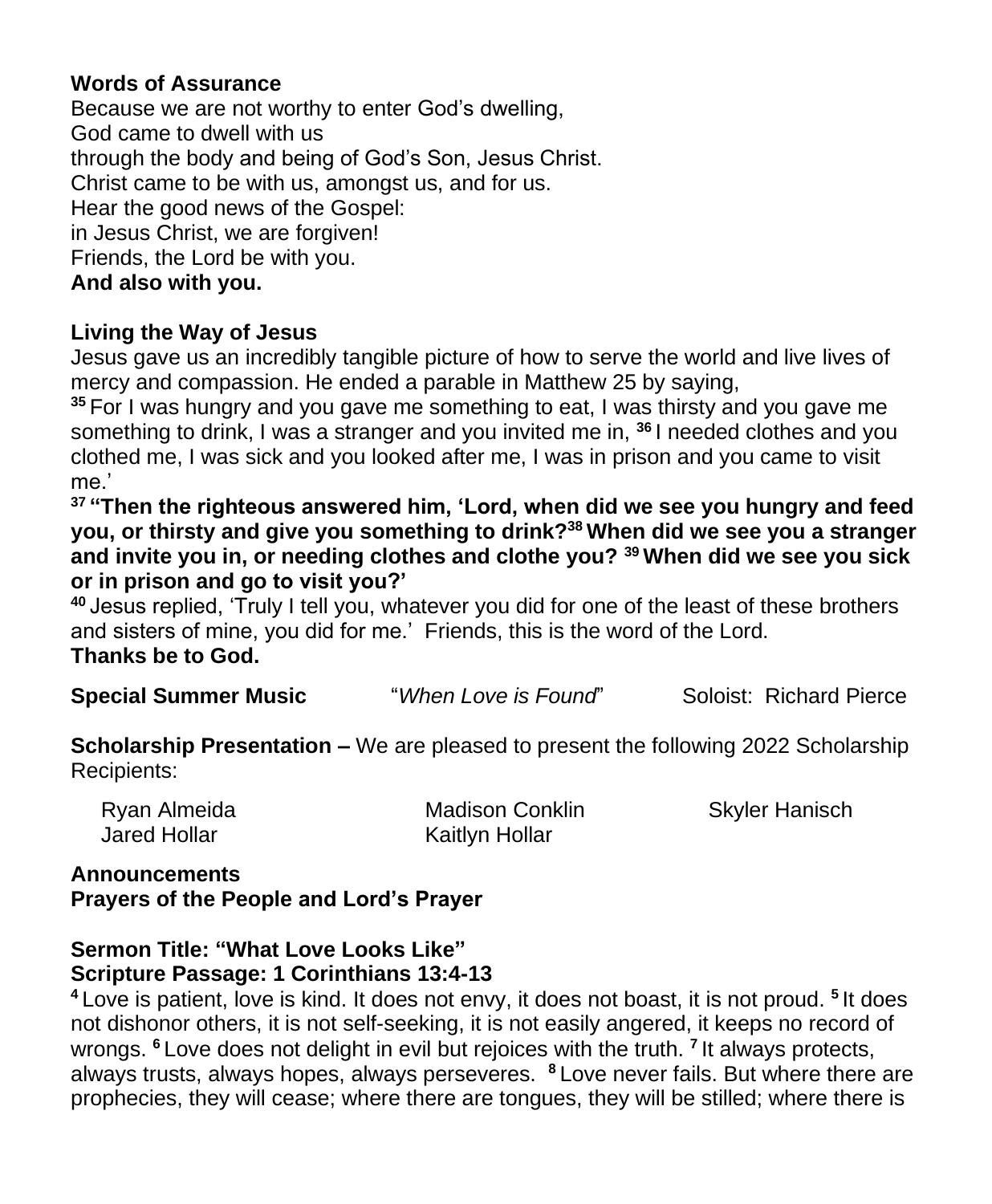knowledge, it will pass away. **<sup>9</sup>** For we know in part and we prophesy in part, **<sup>10</sup>** but when completeness comes, what is in part disappears. **<sup>11</sup>** When I was a child, I talked like a child, I thought like a child, I reasoned like a child. When I became a man, I put the ways of childhood behind me. **<sup>12</sup>** For now we see only a reflection as in a mirror; then we shall see face to face. Now I know in part; then I shall know fully, even as I am fully known. **<sup>13</sup>** And now these three remain: faith, hope and love. But the greatest of these is love.

#### **Prayers for Healing and Strength**

| Bill                  | Janet | Valerie | Mishelle                               |
|-----------------------|-------|---------|----------------------------------------|
| Andrea                | Rob   | Juan    | All affected by the<br>Uvalde massacre |
| Denise & Jeff Sanders | John  | Jim     | Emil                                   |
| Sue                   | Bri   |         |                                        |

*During the Healing Service, worshippers are invited to come forward to request prayers for themselves or loved ones. Until the pastor or healing elder responds, elders lay hands upon those who come forward, centering them in God's presence, while elders encircle the sanctuary. At the conclusion of each prayer, a blessing is offered with anointing of oil.*

**Healing Song Green #212** "*Spirit Song"*

**Closing Song Green #267** *"Will You Come and Follow Me?" vs. 1, 4 & 5*

**Benediction**

**Postlude**